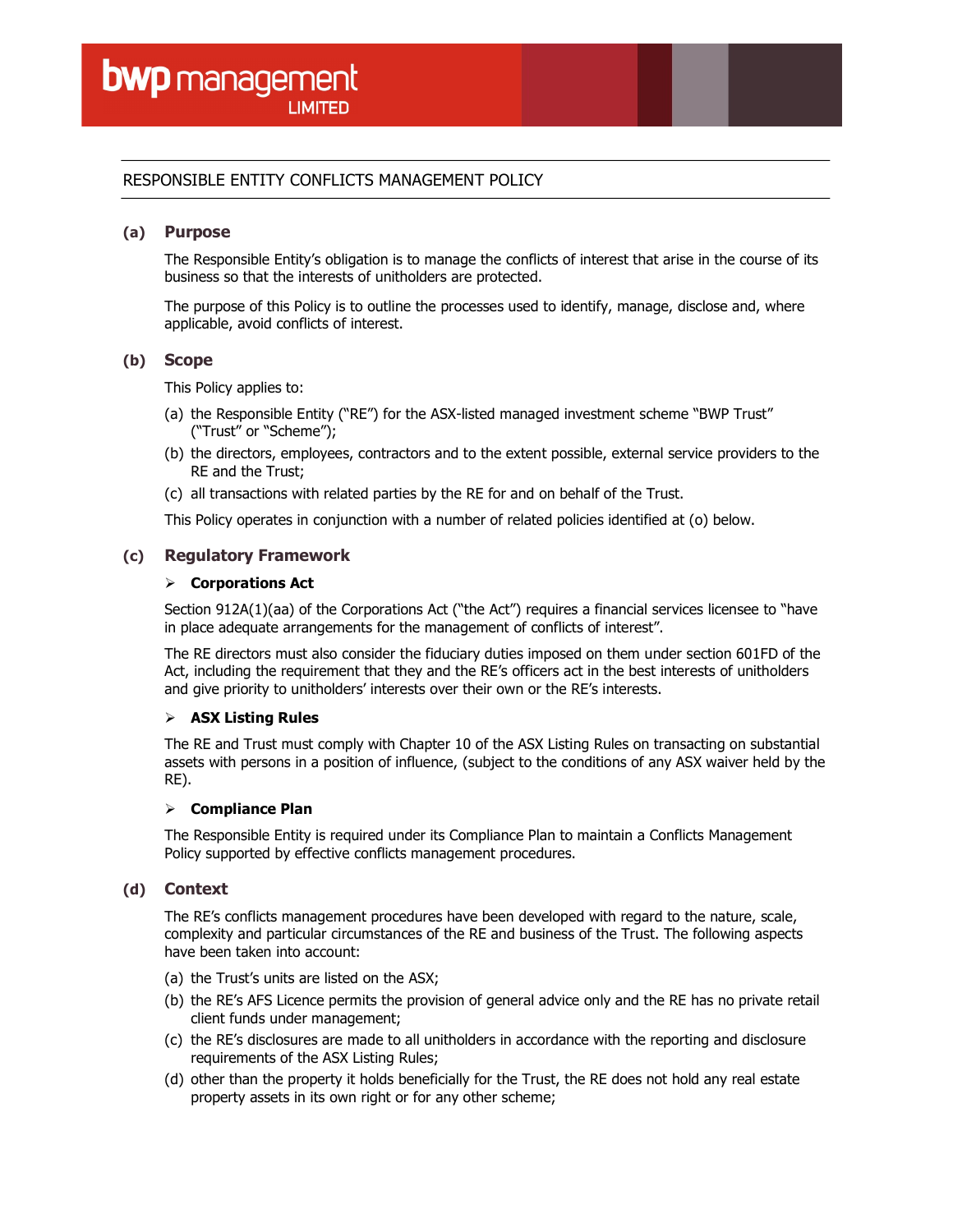- (e) due to the nature and corporate structure of the RE and Trust and the purpose for which the Trust was established, a substantial proportion of Trust transactions are with parties related to the RE;
- (f) the RE has an ASX waiver for Listing Rule 10.1 (renewable at the ASX' discretion every six years) permitting the RE & Trust to enter into leases with its related party, Bunnings Group Limited ("Bunnings"), subject to compliance with the conditions in the waiver.

# (e) Responsibilities for conflicts management

The following responsibilities apply under this Policy:

| <b>RE Board</b>                     | ultimate responsibility for ensuring the RE has an adequate conflicts<br>$\bullet$<br>management framework                                                                                                                                                      |
|-------------------------------------|-----------------------------------------------------------------------------------------------------------------------------------------------------------------------------------------------------------------------------------------------------------------|
| <b>Managing</b><br><b>Director</b>  | implementing and maintaining an effective Conflicts Management Policy<br>٠<br>ensuring that all conflicts have been identified and appropriately<br>managed, reported and/or disclosed                                                                          |
| <b>Compliance</b><br><b>Manager</b> | monitoring compliance with the Conflicts Management Policy and related<br>$\bullet$<br>policies and procedures<br>maintaining the Conflicts Register<br>$\bullet$<br>entering breaches into the breach register and reporting any breaches to<br>٠<br>the Board |
| All RE<br>personnel                 | reporting any material personal conflicts<br>$\bullet$<br>reporting any breaches of this Policy to the Managing Director or<br>٠<br>Compliance Manager                                                                                                          |

# (f) Conflicts of interest

Conflicts of interest are circumstances where some or all of the interests of Scheme unitholders to whom the RE (or its representatives) provides financial services are inconsistent with, or diverge from, some or all of the interests of the RE or its representatives. This includes actual, apparent and potential conflicts of interest.

Conflicts of interest can also occur that impact other stakeholders, without necessarily impacting unitholders' interests.

Specific management and control requirements apply depending on the nature of the conflict. Conflict types and examples include:

#### $\triangleright$  Related party transactions

A related party transaction is one where the RE provides a financial benefit out of the Scheme's assets to a person or entity considered by the Corporations Act to be a related party of the RE. Leases of Scheme properties to other entities in the Wesfarmers Group are the most common related party transactions undertaken by the RE.

#### $\triangleright$  Personal conflicts of interest

Employees and directors are required to comply with the Code of Conduct and disclose any personal conflicts of interest.

RE personnel must comply with Code of Conduct provisions relating to disclosure of gifts.

Directors must disclose interests relating to securities held or positions on other boards.

# (g) Conflicts management mechanisms

The conflicts management obligation does not prohibit all conflicts of interest, but rather it requires that all conflicts of interest be adequately managed.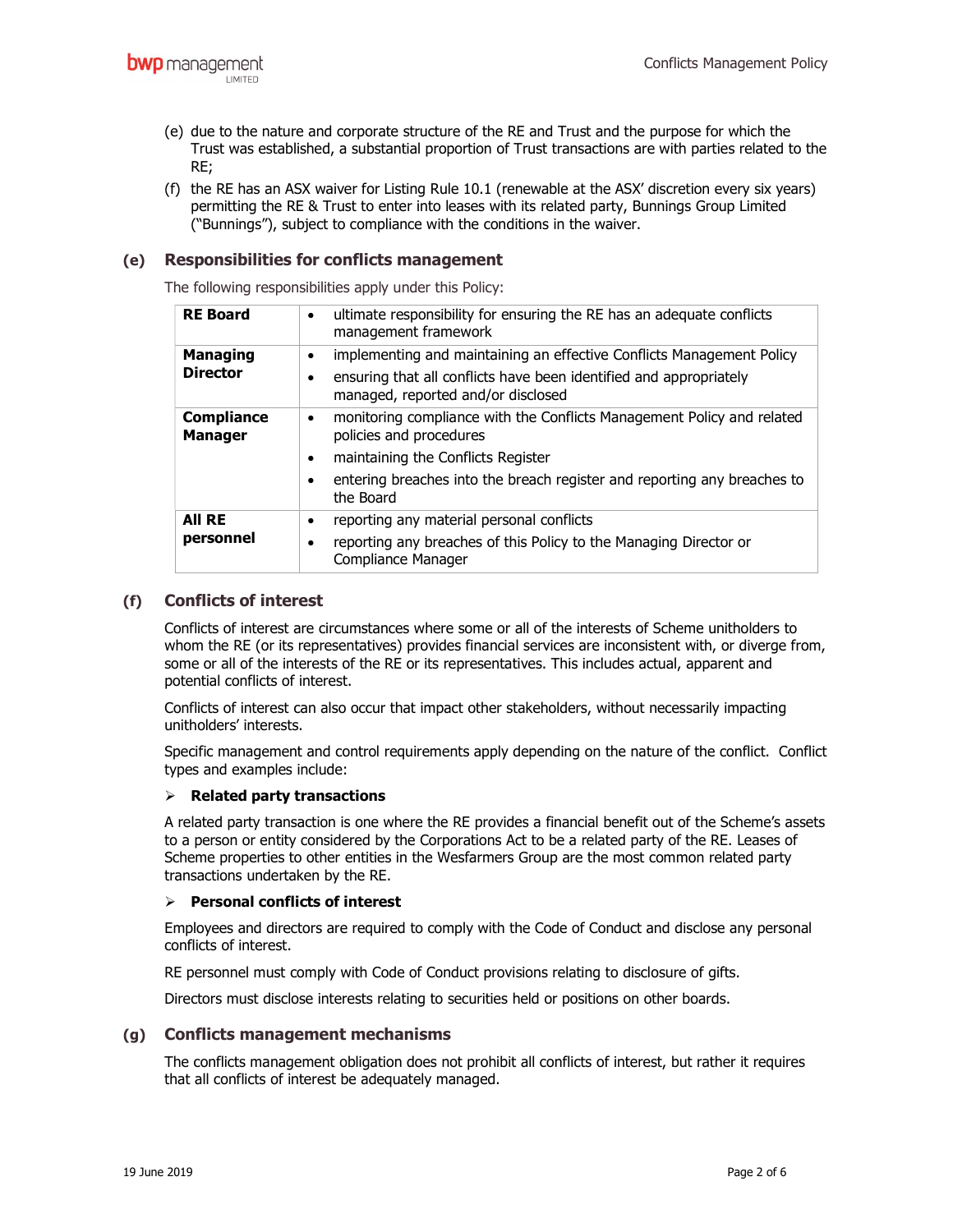The three mechanisms commonly used for managing conflicts of interest are:

- a) avoiding conflicts of interest;
- b) proactively managing conflicts of interest; and
- c) disclosing conflicts of interest.

It is usual for the RE to use all three mechanisms. However, disclosure alone will often not be enough to manage a conflict of interest.

Where conflicts cannot be adequately managed through controls and disclosure, the RE may opt to avoid the conflict.

External legal advice is obtained as and when required to ensure conflicts are managed in accordance with the requirements of the Corporations Act and the ASX Listing Rules.

# (h) Managing and avoiding conflicts of interest

To manage conflicts of interest, the RE:

- a) identifies all potential conflicts of interest;
- b) assesses and evaluates those conflicts; and
- c) decides upon an appropriate response to those conflicts.

The potential conflicts and their recommended controls are outlined by the RE in a "Schedule of Potential Conflicts" which is maintained within the Compliance Plan Procedures Manual. This Schedule is reviewed for completeness at least annually by the Compliance Manager.

# (i) Identifying conflicts of interest

The RE has reviewed its business structure, operations and relationships and identified the following potential sources of conflicts of interest (actual, perceived or potential), including:

# $\triangleright$  Related party conflicts

- a) The relationship with Wesfarmers Limited ("Wesfarmers") as: owner of the RE, significant unitholder in the Trust, service provider or adviser to the RE, and owner of Bunnings Group Limited and Officeworks who each lease Trust-owned properties;
- b) The relationship with Bunnings Group Limited as a buyer and seller of properties from/to the Trust;
- c) Management fees payable by the Scheme to the RE, with RE profits then payable to Wesfarmers as dividends;
- d) Wesfarmers, or its subsidiary, as a provider of services to the Trust including: treasury, taxation, payroll, information and communications systems, insurance, office space;
- e) Wesfarmers' right as sole shareholder to appoint and remove the directors of the RE's Board;
- f) Directors and RE personnel who are employees of, and remunerated by, Wesfarmers;
- g) Directors and RE personnel who may be unitholders in the Scheme and/or shareholders in Wesfarmers;
- h) Any director of the RE appointed as the Wesfarmers nominee to the RE Board and who may also be a director on the Wesfarmers Board;
- i) Prospective related party tenants whose businesses compete with existing or other proposed property tenants;

#### $\triangleright$  Non-related party conflicts

- j) Time conflicts for RE directors posed by the number of other commitments competing for their time and attention;
- k) Receipt of gifts or hospitality by RE personnel from current or potential service providers to the Trust or from customers of the Trust.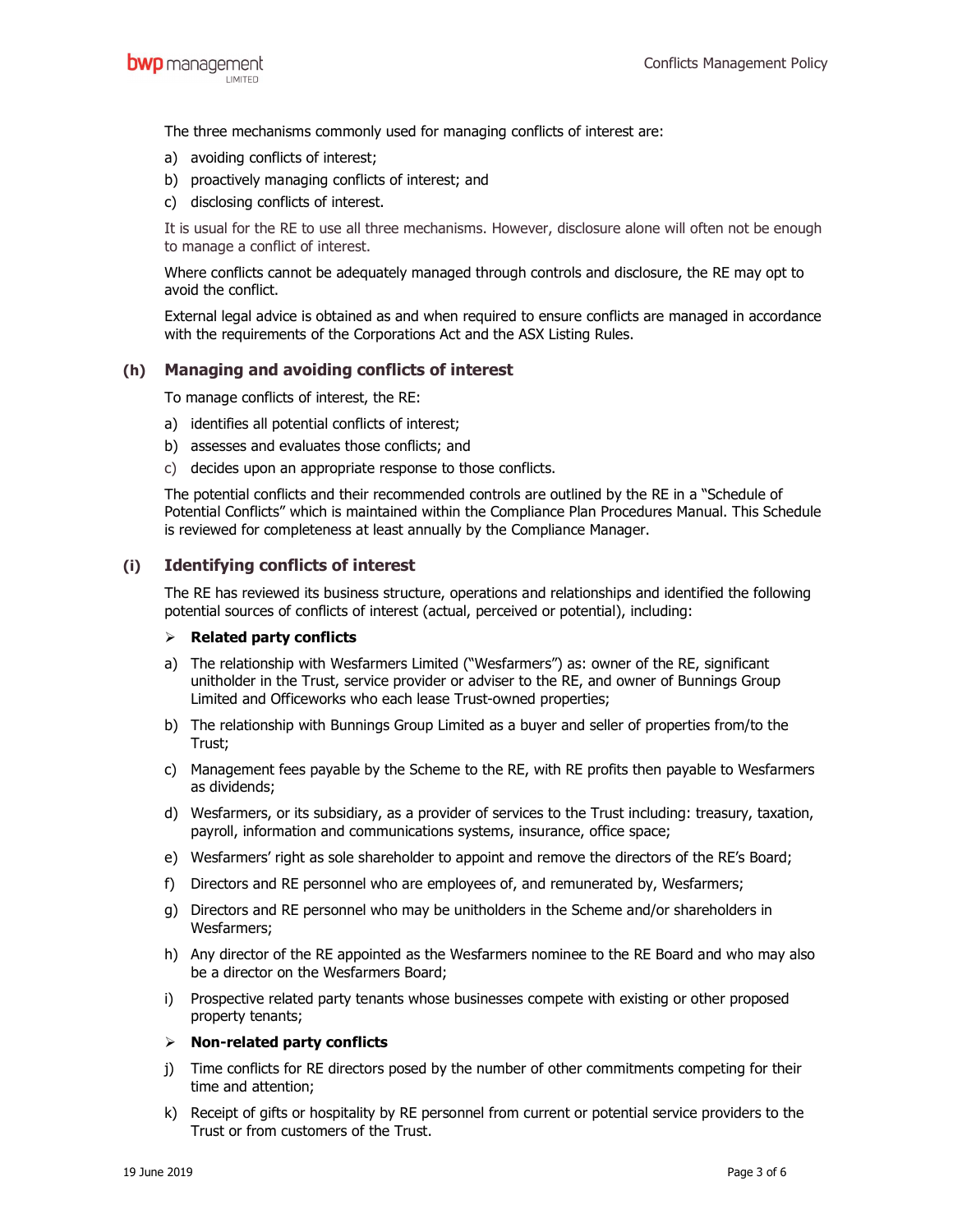# (j) Management of conflicts of interest

The conflicts management framework is integrated with the RE's risk management framework and the governance framework. The Board's decision-making processes are integral to the conflicts management processes and controls.

The following RE conflicts management processes apply:

# $\triangleright$  Delegated authorities

The Board's Delegated Authorities Schedule outlines the minimum approvals required for related party transactions to proceed.

# $\triangleright$  Related party property acquisition/divestment and leasing transaction approvals

All material acquisition and divestment proposals, including acquisitions accompanied by new leases, require Board approval to proceed and must specifically address related party and conflicts of interest considerations, including:

- if a financial or other benefit is being passed to a related party;
- if the transaction is commercial in nature and has been conducted at arm's length; or
- if the transaction is substantial in nature and not exempted by an ASX waiver, thereby requiring unitholder approval under the ASX Listing Rules.

Unitholder approval is required for related party transactions that are not arm's length (regardless of transaction size), and for all substantial asset transactions (as defined under ASX Listing Rule 10.2, subject to any ASX waivers that may apply).

# $\triangleright$  RE management fee

The RE's management fee is determined in accordance with a formula in the Trust's Constitution. To alter this formula and increase the fee, unitholder approval is required. The RE's management fees are benchmarked against the fees of peer group entities to ensure they remain comparable and market competitive.

# $\triangleright$  Directors and RE personnel

A director with a conflict of interest cannot participate in a decision without the consent of the other directors. The manner in which these conflicts are managed is dealt with in detail in the Directors' Conflict of Interests Policy.

All RE personnel are required to comply with the Code of Conduct and notify the Managing Director if they have any personal conflicts of interest.

# $\triangleright$  Appointment of directors to the RE

The RE's board composition policy is to ensure that a majority of its directors are non-executive and that not less than half are external as defined under section 601JA of the Act. The Chairman of the Board must be an external non-executive director. The RE's shareholder, Wesfarmers, is permitted the appointment of one nominee director to the Board.

# $\triangleright$  Appointments to the RE management team

The RE Board must be satisfied that any personnel appointed to the RE by Wesfarmers are appropriately qualified and have the necessary knowledge and skills to provide the financial services under the AFS License as well as to manage the affairs of the Trust in unitholders' best interests.

# $\triangleright$  Remuneration practices

While RE personnel are remunerated by Wesfarmers, the RE Board or its nominated committee conducts an annual review of management remuneration policies to ensure that incentive-based remuneration does not reward behaviour that is not consistent with the Scheme's objectives and RE values.

Non-executive director remuneration is benchmarked against industry peers.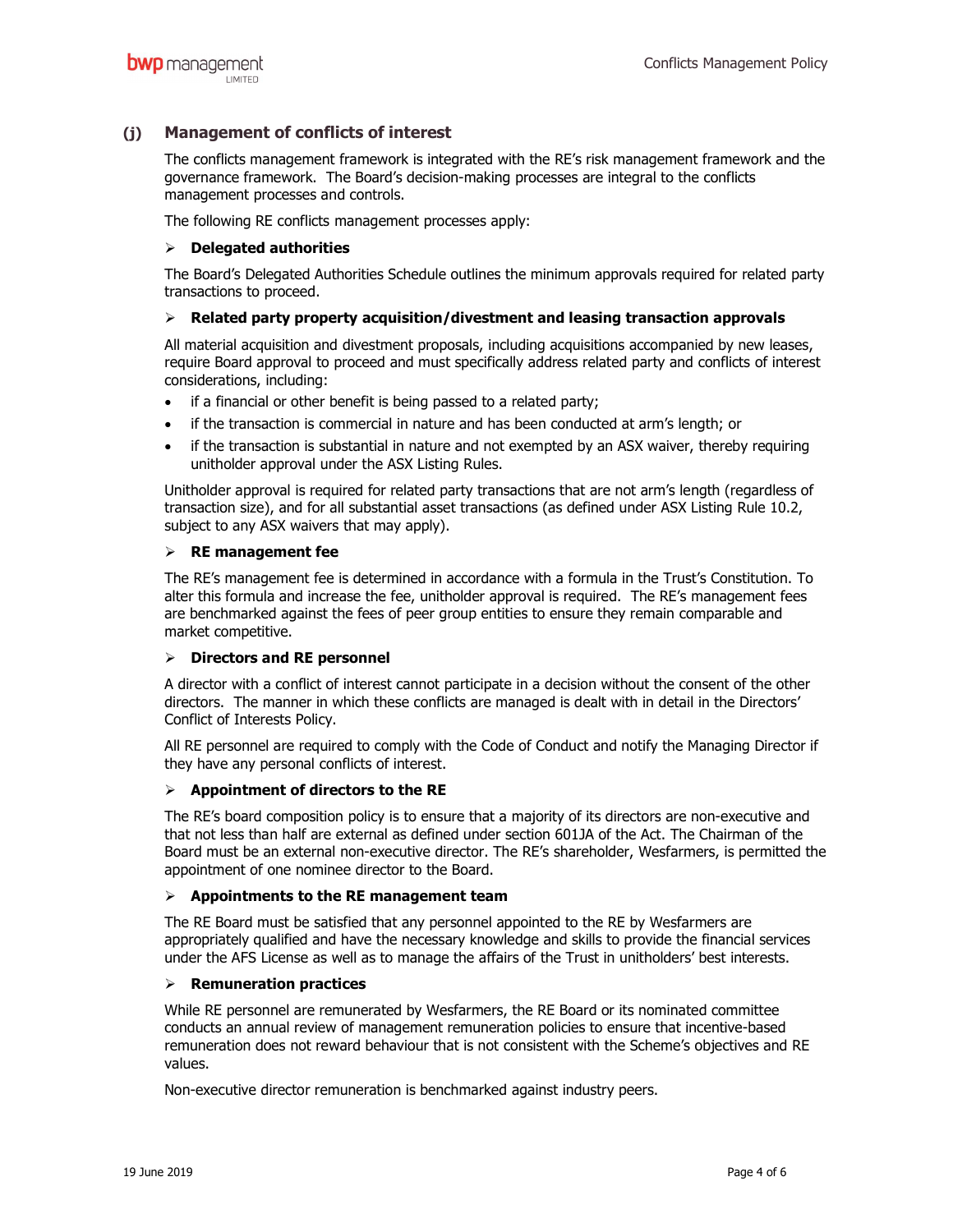# (k) Disclosure and reporting of conflicts of interest

# $\triangleright$  External

- a) The RE's related party relationships are disclosed in annual Corporate Governance Statements;
- b) Material or price-sensitive related party transactions approved by the Board are announced to ASX in accordance with continuous disclosure obligations;
- c) Material related party transactions requiring unitholder approval are described in the relevant Notice of Meeting and related disclosure documents available on the ASX and Trust websites. The RE's related parties are generally excluded from voting on related party transactions;
- d) All other related party transactions completed during the year are disclosed in the Annual Report;
- e) Directors' interests in the Scheme, direct and indirect, are disclosed in the Annual Report. Any changes in directors' securities holdings are notified to the ASX within 5 business days.

### $\triangleright$  Internal

- f) All investment proposals seeking Board approval for transactions with, or involving, related parties must be in writing and must contain a section detailing any related party or other conflicts of interests, including how these conflicts have been managed, what disclosures are proposed and what approval processes will necessarily apply;
- g) The Compliance Manager reports on compliance with the Conflicts Management Policy and related procedures in the Compliance Manager's Quarterly Compliance Reports to the Board.

# (l) Documentation and record keeping

As well as this Policy, the RE maintains the following conflicts management records:

- a) Schedule of Potential Conflicts containing all identified conflicts of interest;
- b) a Conflicts Register (and accompanying Conflicts Records) containing a summary of all related party conflict of interest transactions undertaken in each financial year and the conflicts management controls applied to each;
- c) a Gifts Register of all gifts over a certain value received by RE personnel;
- d) a Register of Directors' Interests.

Filing protocols and information barriers in the form of restricted access to the Scheme's server drives exist to restrict the flow of confidential information between the RE and Wesfarmers.

The Scheme has its own locked storage cabinets for Scheme asset documentation accessible only by RE personnel.

All conflicts management records are retained by the RE in electronic form for at least seven years or longer.

# (m) Monitoring compliance

All related party transactions are reviewed on a quarterly basis by the Compliance Manager for compliance with the Compliance Plan and conflicts management controls.

All breaches are entered in a breach register and reported to the Board.

The Gifts Register is reviewed at least annually by the Managing Manager for compliance with the Anti-bribery and Corruption Policy.

External auditors can be directed by the Board, or they may opt, to review compliance with the Conflicts Management Policy during their annual Compliance Plan audit.

# (n) Communication of this Policy

Training on the Conflicts Management Policy and related policies is provided as part of employees' induction process and Compliance Plan training.